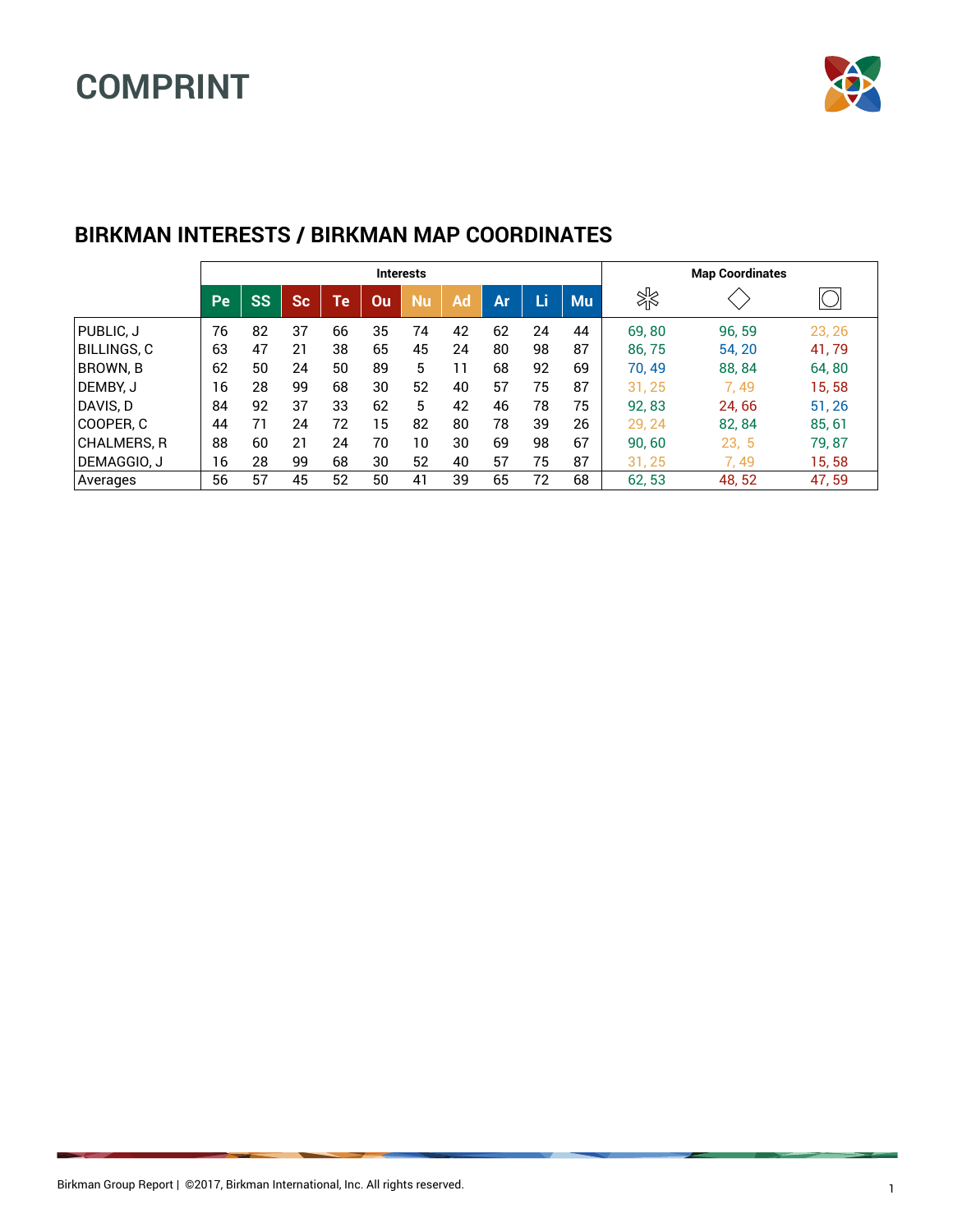

#### **BIRKMAN COMPONENTS**

|             | Social<br>Energy | Physical<br>Energy | <b>Emotional</b><br><b>Energy</b> | Self-<br><b>consciousness</b> | Assertive-<br>ness | <b>Insistence</b> | <b>Incentives</b> | <b>Restless-</b><br>ness | <b>Thought</b> |
|-------------|------------------|--------------------|-----------------------------------|-------------------------------|--------------------|-------------------|-------------------|--------------------------|----------------|
| PUBLIC, J   | 38/17            | 76/41              | 64/64                             | 21/14                         | 87/75              | 76/42             | $71/34+$          | $90/6+$                  | 62/62          |
| BILLINGS, C | 99/61            | 82/49              | 69/59                             | 8/19                          | 14/14              | 30/15             | 3/41              | 18/7                     | 2/12           |
| BROWN, B    | 99/92            | 66/41              | 51/51                             | 14/62                         | 96/81              | 92/55             | 25/79             | 90/52                    | $48/32+$       |
| DEMBY. J    | 98/98            | 97/73              | 20/33                             | 1/8                           | $49/49+$           | 99/71             | 10/19             | 18/7                     | 2/12           |
| DAVIS. D    | 99/9             | 97/66              | 10/92                             | 1/94                          | 10/51              | 42/16             | 16/62             | 17/17                    | 32/74          |
| COOPER. C   | 92/62            | 76/41              | 51/64                             | 21/94                         | 96/81              | 85/29             | 16/86             | 96/68                    | 32/92          |
| CHALMERS. R | 20/20            | 97/20              | 46/78                             | 1/57                          | 14/94              | 79/20             | 3/99              | 2/32                     | 90/51          |
| DEMAGGIO. J | 98/98            | 97/73              | 20/33                             | 1/8                           | $49/49+$           | 99/71             | 10/19             | 18/7                     | 2/12           |
| Averages    | 80/57            | 86/51              | 41/59                             | 9/45                          | 52/62              | 75/40             | 19/55             | $44/25+$                 | 34/43          |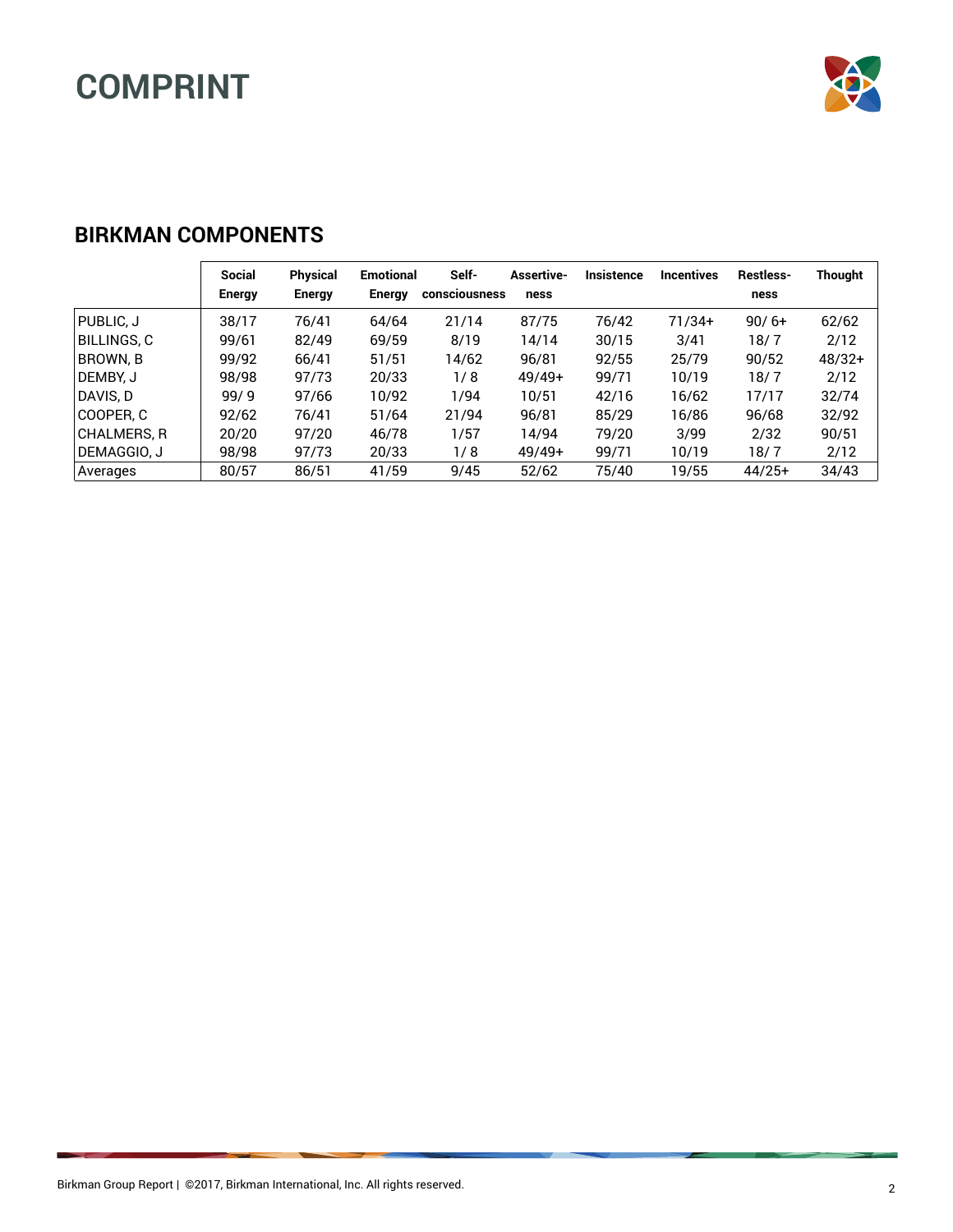

#### **ORGANIZATIONAL FOCUS**

|             | B. | G  | R |   | Man | <b>BuF</b> | <b>CMS</b> | EnA | SaR | <b>OAS</b> | <b>ADS</b> | <b>HPT</b> | <b>CSS</b> | Edu | Leg | <b>Pro</b> | <b>LPS</b> | <b>IMR</b> | <b>FPS</b> | тмм | <b>CoE</b> | <b>PrS</b> | <b>PCS</b> | <b>HeS</b> | <b>BGC</b> | <b>FFF</b> |
|-------------|----|----|---|---|-----|------------|------------|-----|-----|------------|------------|------------|------------|-----|-----|------------|------------|------------|------------|-----|------------|------------|------------|------------|------------|------------|
| PUBLIC, J   |    |    |   | 6 | 9   | h          |            | h   | h   |            | 6          | h          | 8          | 5   | h   | 8          |            | 8          | з          |     | q          | 4          | ר          | 5          | 3          | 3          |
| BILLINGS, C | 6  | 8  |   |   | Δ   |            |            |     | q   |            | 5          | 6          | 8          |     | h.  | 3          |            |            | 5          |     |            | 6          | 3          |            |            |            |
| BROWN, B    | 3  | 4  |   |   | 8   | ◠          |            |     |     |            |            |            | 5          | 4   |     |            |            |            | 5          |     |            |            | 4          |            |            | 9          |
| DEMBY, J    | 3  | 5  | 5 | 5 | з   | 2          | 10         |     |     | 8          | 9          | 5          | 5          |     | h.  | 2          | 10         | 4          | Δ.         |     | Δ          | 4          | 3          | 5          |            | 2          |
| DAVIS, D    |    | 5. |   |   | 5   | 4          | З          |     |     | Δ.         | 9          | 6          | 8          | q   |     | 3          | 5          | 3          | າ          | 5   | 5          | з          | ົ          |            |            | 3          |
| COOPER, C   | 5  | 6  | 8 | 8 |     |            | q          | g   |     | 8          | 6          |            | 5          | h   |     | h          |            | 5          |            |     |            | 8          |            |            |            |            |
| CHALMERS, R | 4  |    |   | ◠ |     |            |            |     | q   |            | 10         | 4          |            | q   |     |            |            |            |            |     |            | 8          |            |            |            | 4          |
| DEMAGGIO, J | 3  | 5  |   | 5 | 3   | າ          | 10         |     |     | 8          | 9          | 5          | 5          |     | h.  |            | 10         | 4          | 4          |     | Δ          | 4          | 3          | 5          |            | 2          |
| Averages    | 5  | 6  | Δ | 4 | 5   |            | 5          |     |     |            | 8          |            | 6          | հ   |     | З          | 5          | 3          | Δ          |     |            |            | ົ          | 3          |            | 3          |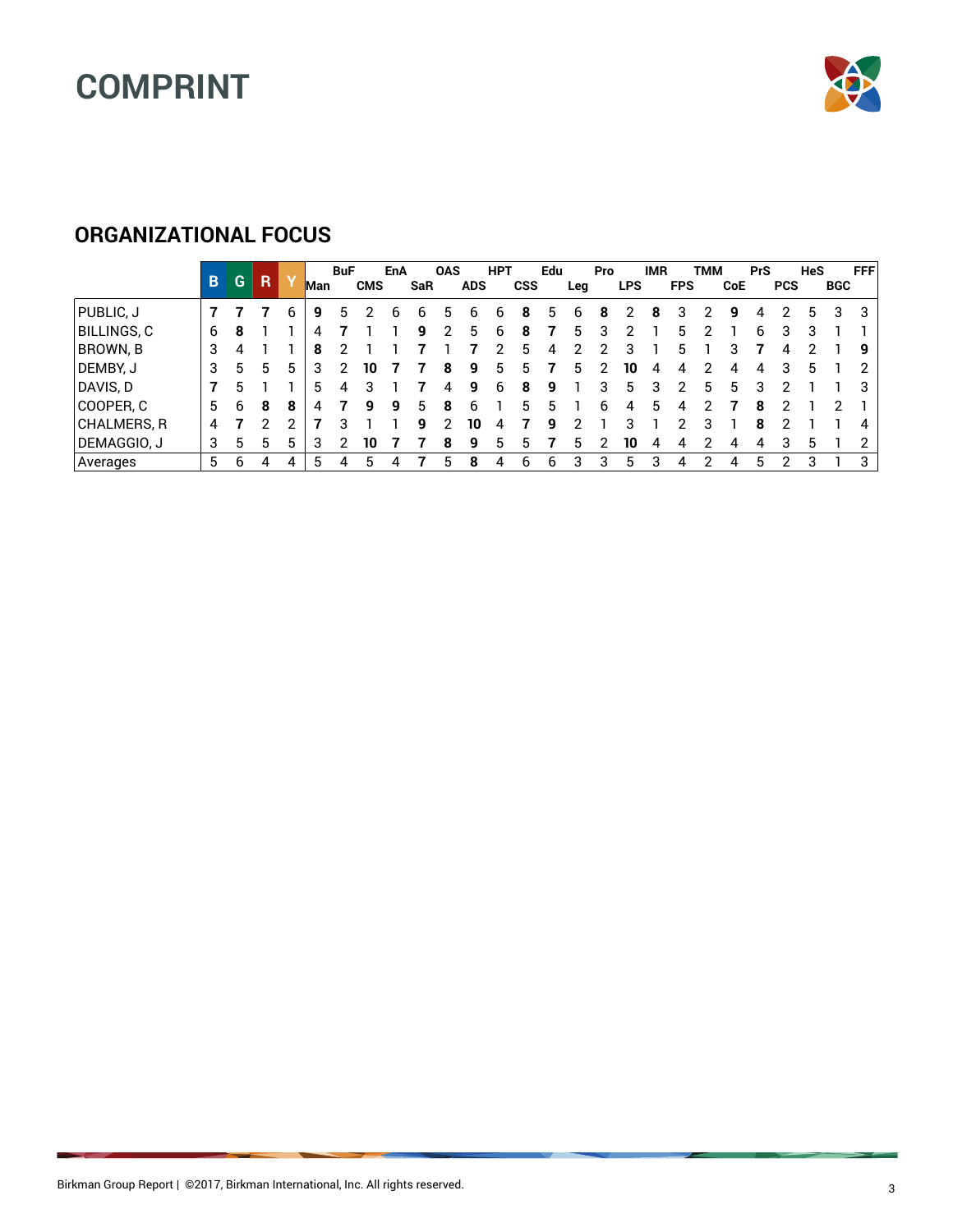

#### **WORK STYLES**

|                   | KS      | DI | <b>DE</b> | <b>WM</b> | <b>SD</b> | CA | <b>SA</b> | <b>SR</b> | <b>PC</b> | GL | <b>CN</b> |
|-------------------|---------|----|-----------|-----------|-----------|----|-----------|-----------|-----------|----|-----------|
| PUBLIC, J         |         | 3  | 4         |           | 5         | 8  | ≏         | ◠         | 10        | 8  |           |
| BILLINGS, C       | 5       | 3  | a         |           | q         |    |           | 8         | 8         |    |           |
| BROWN, B          | 6       | 3  | g         |           | g         |    |           |           | 10        |    |           |
| DEMBY, J          |         | 10 |           | 6         | 6         |    | Ω         | 8         |           | 6  |           |
| DAVIS, D          |         | ◠  | 4         | q         | 10        |    |           |           |           |    |           |
| $\vert$ COOPER, C |         |    |           |           | 8         |    |           |           | 8         | 10 |           |
| CHALMERS, R       | Ω<br>25 | ົ  | 6         | 8         | 8         |    |           | -6        | ◠         |    |           |
| DEMAGGIO, J       | ົ       | 10 | 3         | 6         | 6         |    |           | 8         |           | 6  |           |
| Averages          | 6       | 5  | 5         | 5         | 8         | 6  |           | 6         | 6         | 5  | 5         |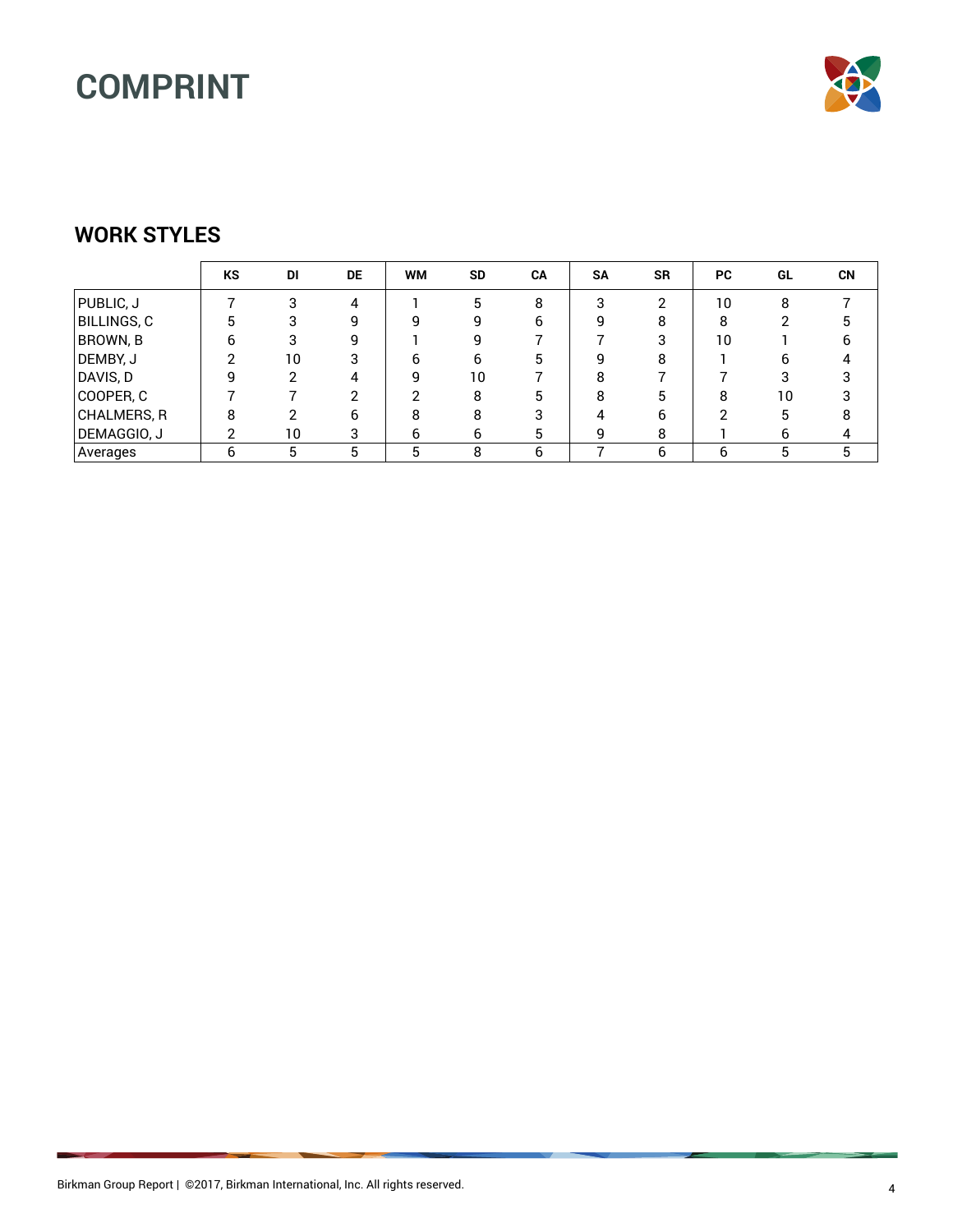

### **COMPRINT AVERAGE LOG**

| BX6396<br>D000XZ | 6481027<br>6481TWK | <b>JOHN</b><br>Q.<br><b>CINDY</b> | <b>PUBLIC</b><br><b>BILLINGS</b> |
|------------------|--------------------|-----------------------------------|----------------------------------|
| D000Z3<br>D000YN | 8995001<br>6481TWK | <b>BETSY</b><br><b>JACK</b>       | <b>BROWN</b><br><b>DEMBY</b>     |
| D000Z2           | 8995001            | DAN                               | <b>DAVIS</b>                     |
| D000Z1<br>D000Y2 | 8995001<br>6481TWK | <b>CHRIS</b><br><b>RONALD</b>     | <b>COOPER</b><br><b>CHALMERS</b> |
| D000ZJ           | 6481TST            | <b>JOHN</b>                       | <b>DEMAGGIO</b>                  |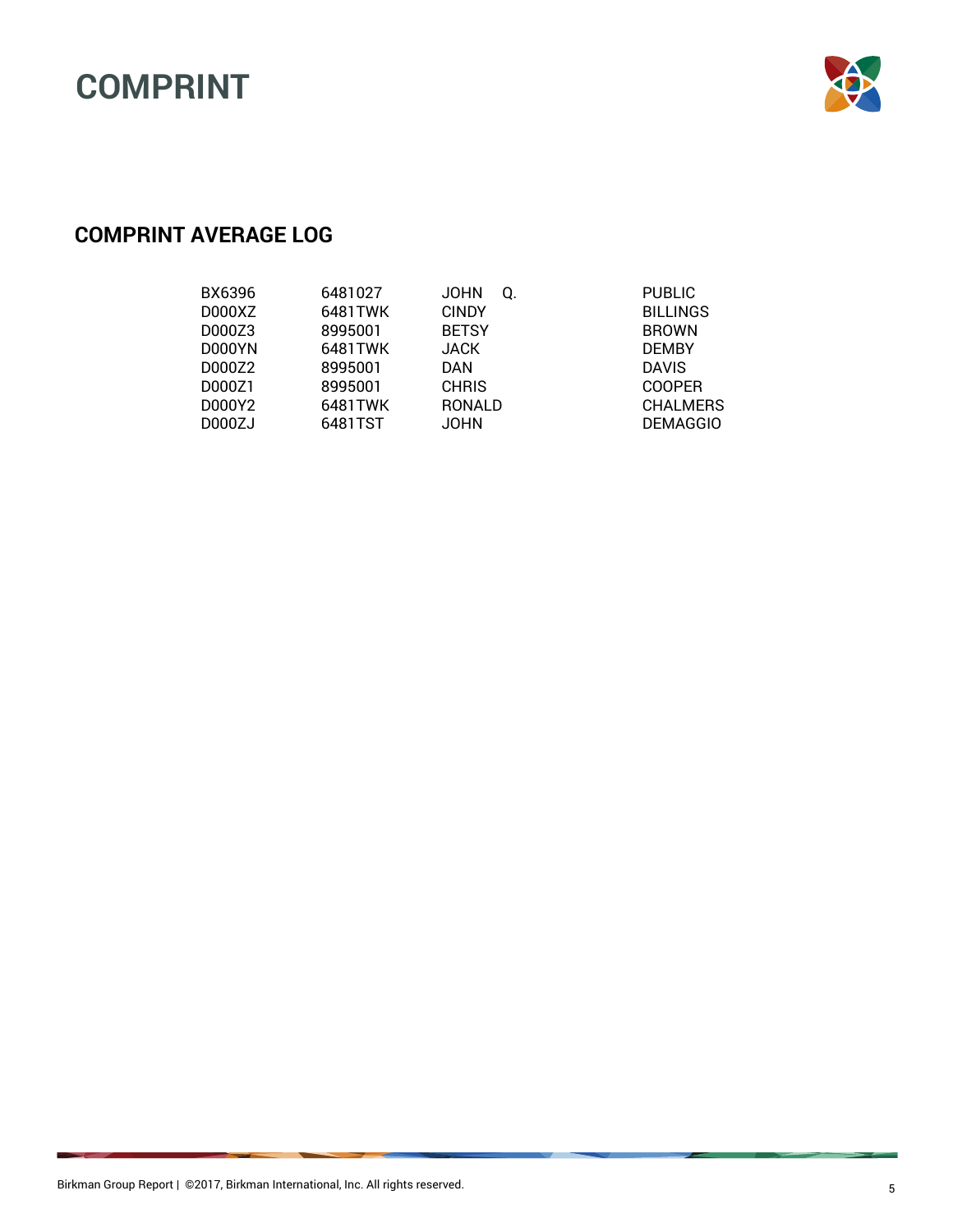

### **ORGANIZATIONAL FOCUS DICTIONARY**

| <b>Organizational Profile</b> | <b>Organizational Profile Definition</b>                                                                                                                                                                                                                                                            |
|-------------------------------|-----------------------------------------------------------------------------------------------------------------------------------------------------------------------------------------------------------------------------------------------------------------------------------------------------|
| Blue (B) - Planning           | Organizations that are people oriented and utilize indirect communication.<br>These organizations focus on planning, innovating, creating; includes artistic,<br>educational, social service, counseling, human relations/training, creative<br>communication and healing organizations. (Planners) |
| Green (G) - Communicating     | Organizations that are people-oriented and utilize direct communication;<br>involves persuading, promoting, directing or motivating; includes direct<br>promotion, consultative promotion, advocacy organizations.<br>(Communicators)                                                               |
| Red (R) - Expediting          | Organizations that are task-oriented, utilize direct communication and involve<br>solving practical problems; includes crafts/technical, fire and security,<br>engineering/technology, science organizations. (Expediters)                                                                          |
| Yellow (Y) - Administrating   | Organizations that are task-oriented and utilize indirect communication;<br>includes general administrative, numerical administrative, administrative<br>leadership, finance and accounting organizations. (Administrators)                                                                         |

| <b>Job Family</b>                                   | <b>Job Family Definition</b>                                                                                                                                                                                                                                                                                                                                                                                         |
|-----------------------------------------------------|----------------------------------------------------------------------------------------------------------------------------------------------------------------------------------------------------------------------------------------------------------------------------------------------------------------------------------------------------------------------------------------------------------------------|
| Management (Man)                                    | Planning, directing, and coordinating high-level activities within an<br>organization. Duties may include managing personnel, creating budgets,<br>developing and implementing strategies, creating organizational policies, and<br>supervising company operations. These managerial functions are similar in<br>nature across various industries and fields (e.g. engineering, sales, human<br>resources, medical). |
| Business & Finance (BuF)                            | Analyzing and evaluating business/financial information for the purposes of<br>documenting, making recommendations and/or ensuring adherence to<br>business protocol. Duties may include preparing financial reports, developing<br>investment strategies, analyzing general business trends, or assessing<br>risk/liability, to streamline the operations of an organization.                                       |
| <b>Computer &amp; Mathematical</b><br>Science (CMS) | Designing, developing, and maintaining databases, software, hardware,<br>networks, and other information/logic systems. Duties may include<br>collecting/organizing data, computer programming, providing technical<br>support, web design, and configuring communication systems, among other<br>data-driven functions.                                                                                             |
| Engineering & Architecture<br>(EnA)                 | Applying principles and technology of chemistry, physics, and other scientific disciplines into the planning, designing, and overseeing of physical systems and processes. Duties may include creating, testing, developing, a<br>other physical entities.                                                                                                                                                           |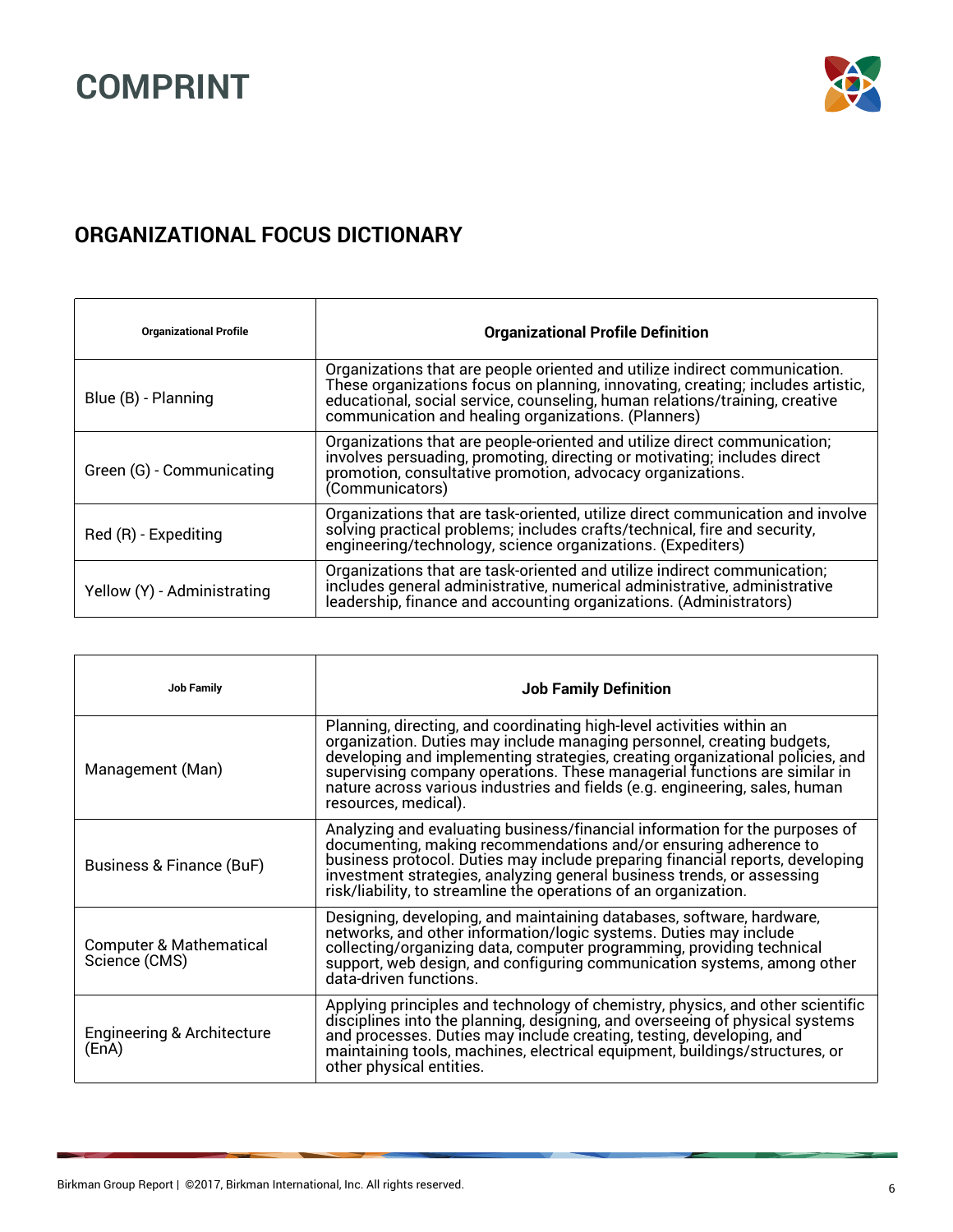

|                                                          | Selling goods or services to a wide range of customers across various                                                                                                                                                                                                                                                                                                                                                                                                |
|----------------------------------------------------------|----------------------------------------------------------------------------------------------------------------------------------------------------------------------------------------------------------------------------------------------------------------------------------------------------------------------------------------------------------------------------------------------------------------------------------------------------------------------|
| Sales & Related (SaR)                                    | industries. Duties may include selling retail, appliances, furniture, auto parts,<br>medical services, insurance, real estate, financial or consulting services,<br>securities and commodities, as well as other products/services.                                                                                                                                                                                                                                  |
| <b>Office &amp; Administrative</b><br>Support (OAS)      | Providing clerical support within an organization. Duties may include<br>preparing statements, tracking accounts, record keeping, bill collecting,<br>making phone calls, scheduling appointments, entering data, providing<br>customer service, ordering and tracking inventory, handling monetary<br>transactions, among other administrative support tasks.                                                                                                       |
| Arts, Design, Sports, Media, &<br>Entertainment (ADS)    | Creating and/or expressing ideas or demonstrating talents through various<br>media for entertainment, informational, or instructional purposes. Duties may<br>include acting, dancing, singing, designing graphics, operating media<br>equipment, translating text, writing literature, producing/directing movies or<br>plays, public speaking, radio announcing, competing in sporting events, news<br>reporting, among other specific functions within the media. |
| <b>Healthcare Practitioner &amp;</b><br>Technician (HPT) | Providing medical care and treatment in an effort to achieve optimal mental<br>and physical patient well-being. Duties may include assessing patient health,<br>diagnosing illnesses, performing surgery, prescribing medication,<br>implementing prevention strategies, conducting/reviewing laboratory<br>diagnostics, and supervising medical support staff. Most of these<br>occupations require a graduate education.                                           |
| <b>Community &amp; Social Services</b><br>(CSS)          | Counseling, rehabilitating, and/or supporting social and psychological<br>matters of individuals, groups, or communities. Duties may include helping<br>individuals maximize their mental and emotional well-being, cope with<br>addictions, and lead healthy lifestyles, as well as providing spiritual, moral, or<br>vocational guidance.                                                                                                                          |
| Education, Training, & Library<br>(Edu)                  | Teaching/training individuals or groups of people academic, social, or other<br>formative skills using various techniques/methods. Duties may include<br>instructing children, adolescents, adults, individuals with special needs, or<br>other specific samples within a formal or informal setting, creating<br>instructional materials and educational content, and providing necessary<br>learning resources.                                                    |
| Legal (Leg)                                              | Researching, litigating, and documenting matters relating to the law,<br>specializing in litigation, arbitration, transcription, investigation, or<br>negotiation of legal issues. Duties may include representing clients in legal<br>proceedings, examining legal statutes, documenting agreements, drafting<br>contracts, investigating cases, and transcribing hearings.                                                                                         |
| Production (Pro)                                         | Producing, creating, and/or manufacturing a variety of products (e.g., food,<br>lumber, electrical equipment, fabrics, metals, plastics, stones, fuel) through<br>the operating of specialized tools and/or equipment. Duties may include<br>baking pastries, binding books, cutting, shaping, and assembling furniture,<br>assembling electronics, shaping molten glass, fabricating jewelry, welding<br>metal components, among other specific production tasks.   |
| Life, Physical, & Social Science<br>(LPS)                | Applying scientific knowledge and expertise to specific life, physical, or social<br>science domains. Duties may include researching, collecting/analyzing<br>qualitative and quantitative data, conducting experimental studies, devising<br>methods to apply laws and theories to industry and other fields (e.g., mental<br>health, agriculture, chemistry, meteorology, plant and animal life, human<br>behavior and culture).                                   |